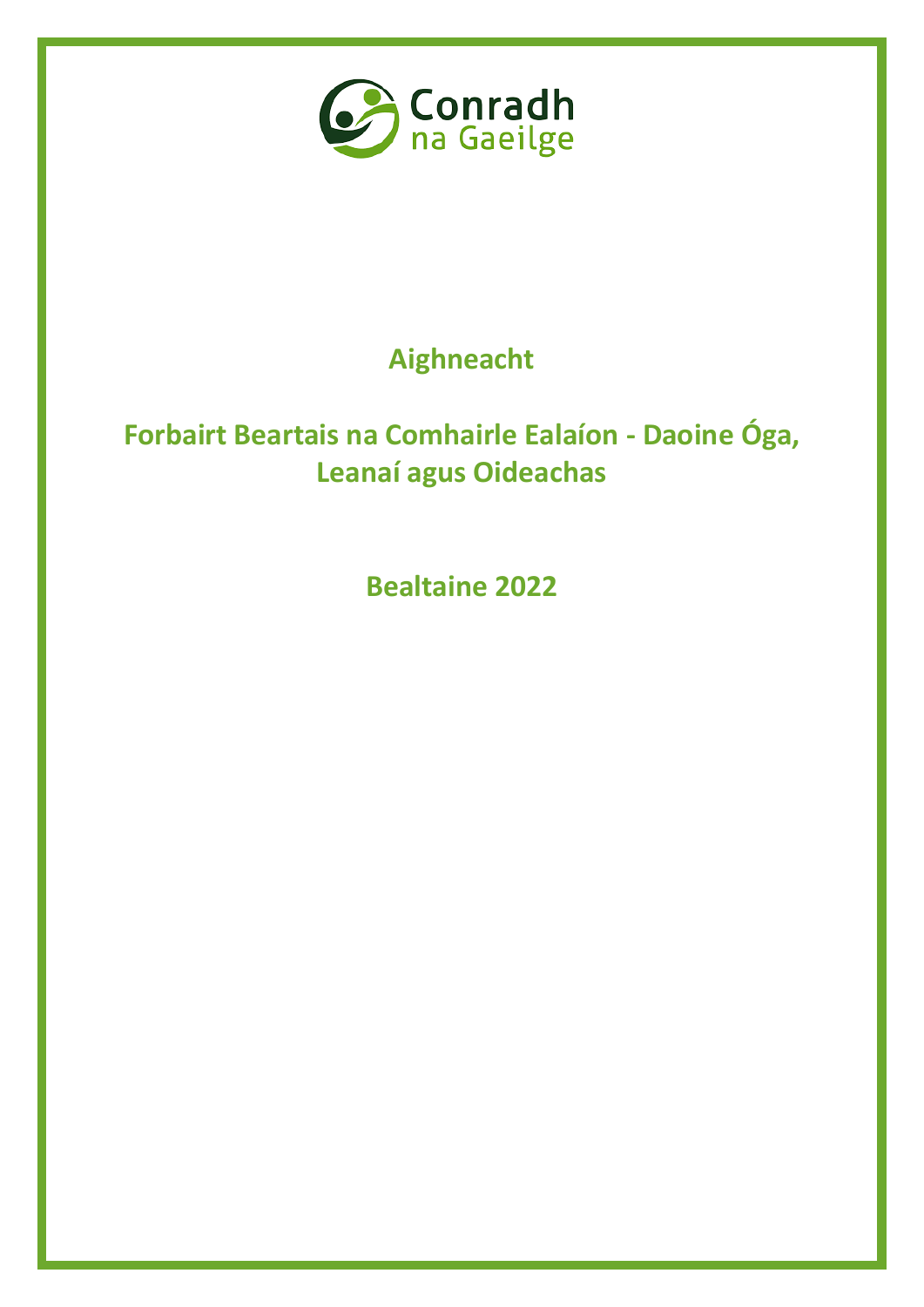#### INTREOIR

Cuireann Conradh na Gaeilge fáilte roimh an deis seo aighneacht a chur isteach maidir le Forbairt Beartais na Comhairle Ealaíon - Daoine Óga, Leanaí agus Oideachas.

Is é Conradh na Gaeilge fóram daonlathach phobal na Gaeilge agus saothraíonn an eagraíocht ar son na teanga ar fud na hÉireann uile agus timpeall na cruinne.

Is í príomhaidhm na heagraíochta an Ghaeilge a athréimniú mar ghnáth-theanga na hÉireann. Ó bunaíodh é ar 31 Iúil 1893 tá baill an Chonartha gníomhach ag cur chun cinn na Gaeilge i ngach gné de shaol na tíre, ó chúrsaí dlí agus oideachais go forbairt meán cumarsáide agus seirbhísí Gaeilge.

Tá Conradh na Gaeilge roghnaithe ag Foras na Gaeilge, an foras uile oileánda ag feidhmiú ar son an dá Rialtas thuaidh agus theas leis an nGaeilge a chur chun cinn, mar cheann de na sé

cheanneagraíocht atá maoinithe acu leis an nGaeilge a fhorbairt ar oileán na hÉireann. Go príomha, tá Conradh na Gaeilge roghnaithe le tabhairt faoi chosaint teanga, ionadaíocht agus ardú feasachta ar an Ghaeilge.

Tá 180 craobh agus iomaí ball aonair ag Conradh na Gaeilge, agus bíonn baill uile an Chonartha ag saothrú go dian díograiseach chun úsáid na Gaeilge a chur chun cinn ina gceantair féin. Tá breis eolais faoi obair an Chonartha le fáil ag [www.cnag.ie.](http://www.cnag.ie/)

#### COINBHINSIÚN NA NÁISIÚIN AONTAITHE UM CHEARTA UM LINBH

- Is ar an bhonn d'Airteagail 2 de Choinbhinsiún na Náisiúin Aontaithe um Chearta an Linbh atáimid ag cur an aighneacht seo isteach. Sé sin le rá nach ndéantar idirdhealú ar dhaoine óga ar bhonn teanga, go gcuirtear na seirbhísí céanna ar fáil do dhaoine óga i nGaeilge agus atá ar fáil i mBéarla.
- Freisin is fiú Airteagail 8 a thógáil san áireamh, sin é cumhdach céannacht an linbh a chosaint. Má tá leanbh ag iarraidh a c(h)eannacht a chur in iúl i nGaeilge ní chóir srian a chur orthu de bharr easpa infheistíochta nó acmhainní. Tá oidhreacht faoi leith a thagann ó theanga a chruthaíonn féiniúlacht an leanbh, is gá é sin a aithint.
- De réir Airteagail 12 'Cinnteoidh Stát-Pháirtithe go mbeidh fáil ag an leanbh ag a bhfuil an cumas a chuid tuairimí féin nó a cuid tuairimí féin a mhúnlú ar an gceart na tuairimí sin a chur i láthair go hoscailte i ngach gné a bhaineann leis an leanbh, le haird chuí á thabhairt ar thuairimí an linbh i gcomhréir le haois agus le haibíocht an linbh.' De bharr imeallú na Gaeilge i sochaí na hÉireann níl Airteagail 12 á chomhlíonadh ag Stát-Pháirtithe, níl gach réimse ar fáil do leanbh a thuairimí a chur in iúl. Is gá iniúchadh sochtheangeolaíochta a dhéanamh chun cinntiú go bhfuil gach réimse ar fáil chun an duine óg a thuairimí a chur in iúl gan bac.

#### STRAITÉIS NA COMHAIRLE EALAÍON (2016–2025)

 Luann Straitéis na Comhairle Ealaíon (2016–2025) 'Tacóimid le lárnacht na n-ealaíon in oideachas foirmiúil ag gach leibhéal agus do sholáthar ardchaighdeáin gairmoiliúna sna healaíona.' Is gá na scoileanna Gaeltachta, Gaelscoileanna agus Gaelcholáistí a thógáil san